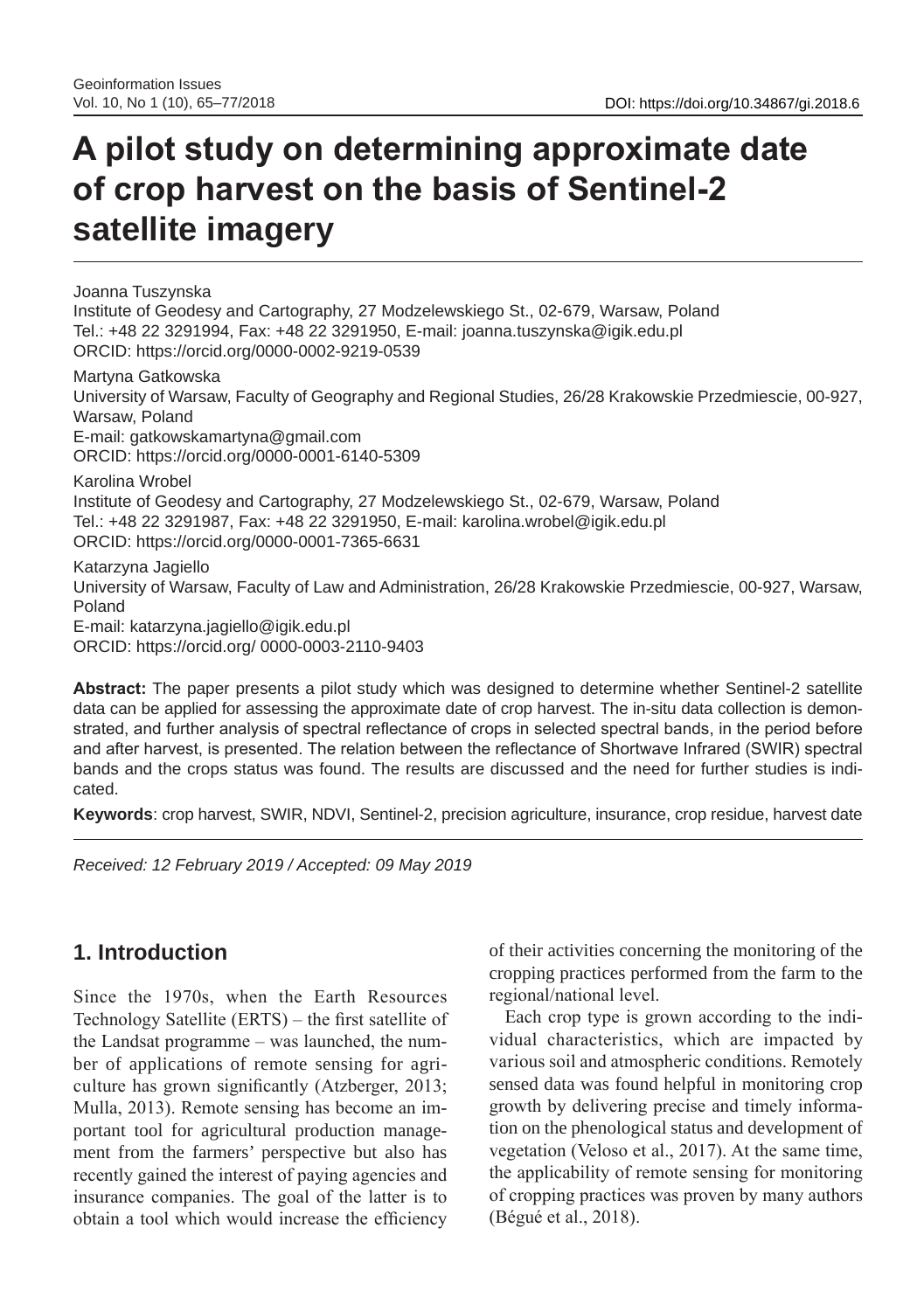One of the cropping practices which is of high interest to various institutions and agencies, is collecting information on the most up to date status of the crops on individual fields, including approximate date of harvest.

The request of one of the insurance company (operating in Poland) for assessing the applicability of remote sensing data for detection of the date of harvest was the initial motivation of the research presented in the following paper.

The proposed study was based on the assumption that certain combination of satellite's image spectral bands available from Sentinel-2 satellite would allow for crop harvest detection. In order to determine which spectral bands would be useful, the accurate data on crop harvest was required. That is why, the in-situ campaigns were performed. Further, the comparison of spectral reflectance of selected crops, before and after harvest, has been examined on the basis of Sentinel-2 satellite data.

The presented approach, if proven viable, was designed to be incorporated into an existing System for automatic satellite data processing and analysis for agriculture – Advance Sustainable Agriculture Production (ASAP). The existing System is based primarily on the Sentinel-2 satellite data and thus the applicability of this source of satellite data was exploited under the proposed research.

Firstly the review of studies on remote sensing data application for detection of crop harvest has been conducted. Yet, there are a low number of research papers concerning this subject.

According to Bégué et al. (2018), only four examples of sugarcane harvest detection were demonstrated in the remote sensing literature. Much more attention has been given to the research on crop residue and tillage detection (Zheng et al., 2014) which is strongly correlated with the presented work.

Prior to the Sentinel-2 launch, various remote sensing platforms have been applied for monitoring and demarcation of the spatial distribution of crop residues (Daughtry et al., 2005). Significant difference between green vegetation, soil, and residue reflectance, which is presented in Figure 1, can be observed. The residue has significantly higher spectral reflectance in 2200 nm (which corresponds to the Sentinel-2 SWIR 2 band) than soil and green vegetation, which has become the first assumption for the research.



Fig. 1. The spectral reflectance of green vegetation, soil and residue (source: Daughtry, 2005)

There has been a significant number of research on spectral properties of plants (e.g. Gates et al., 1965; Zwiggelaar, 1998) as well as characteristic of their reflectance in visible and near infrared (e.g. Penuelas, 1998) but very few studies were performed on applicability of Short-wave Infrared (SWIR) spectrum for crops properties assessment (Kim et al., 2015).

Since there is lack of studies correlating harvest detection with any of the spectral bands or vegetation indices, it was decided to consider in this study the spectral reflectance in all spectral bands available on Sentinel-2 satellite data.

# **2. Study area**

In-situ measurements were carried out on three Test Sites (TS 1–3) located in the north-western quarter of Poland which is one of the main crops producing area in the country:

Test Site 1: West Pomeranian Voivodeship, area  $9.8 \text{ km} \times 6.4 \text{ km}$ ;

Test Site 2: Kuyavian-Pomeranian Voivodeship, area 5.4 km  $\times$  5.8 km;

Test Site 3: Kuyavian-Pomeranian Voivodeship, area  $5.7 \text{ km} \times 10.1 \text{ km}$ .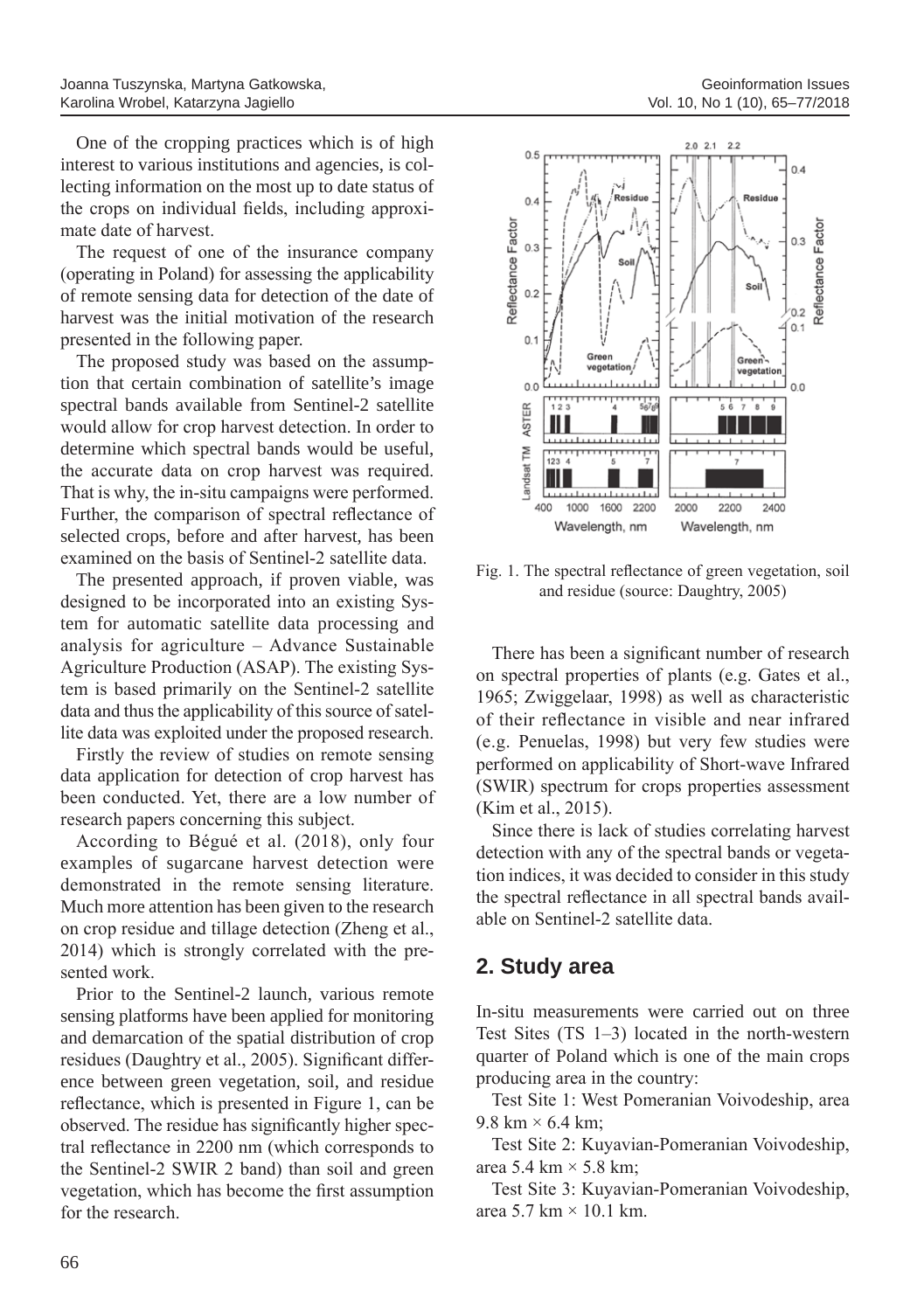

Fig. 2. Location of Test Sites and distribution of the Sentinel-2 tiles

Every Test Site contains a number of arable fields characterized by a mixture of agricultural crops, predominantly barley, wheat and rapeseed. The fields differ in size from 0.3 ha up to 65 ha.

For the purpose of this study, 39 fields were selected. Test Site 1 consist of 8 fields: 3 winter barley, 2 winter wheat, and 3 winter rapeseed. Test Site 2 consists of 19 fields: 4 barley, 9 wheat, and 6 rapeseed. Test Site 3 consists of 12 fields: 2 barley, 4 wheat, and 6 rapeseed.

## **3. Input data and methods**

### **3.1. Field measurements**

For the research 39 test fields were examined. Three most common (for the study area) crop types were selected: rapeseed, barley and wheat along with their winter varieties. Within the study area the earliest harvest usually occurs in mid to late June (winter barley), most crops, however, are harvested throughout July. Having regard to the above, specific time of the in-situ measurements was established and field work took place on four dates: 22/06/2018, 05/07/2018, 19/07/2018 and 31/07/2018. During the field examination information about crop type and the approximate date of harvest (in some cases the exact date) was collected.

While choosing test fields, dimensions of the field had to be taken into account. These must be adapted to the resolution of the satellite images used in the study. In the research presented, two spectral bands of 20 m spatial resolution were used, therefore recommended width of a test field is 100 m. This size allows obtaining at least 4 rows of clear pixels located within the field boundaries. In our study area however, many fields would not fulfil this rule, for that reason fields of 70 m and wider were accepted for this research.

### **3.2. Satellite data**

The Sentinel-2 mission is a part of Europe's Copernicus Earth Monitoring Programme. This high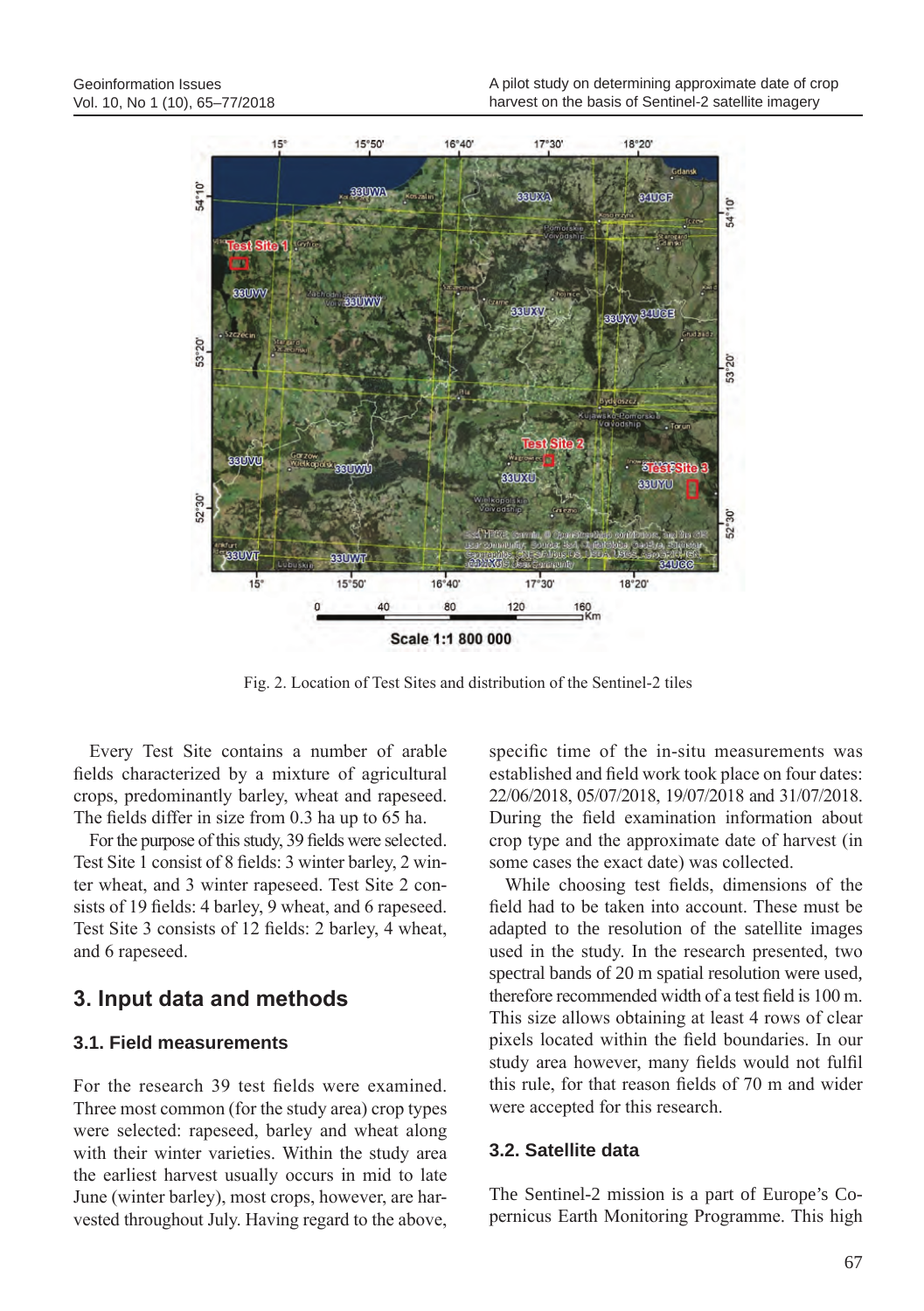

Fig. 3. Sentinel-2 spectral bands versus resolution<sup>1</sup>

resolution, multispectral imaging mission consist of two polar-orbiting satellites: Sentinel-2A and Sentinel-2B. The twin satellites are placed on the same sun-synchronous orbit (but 180°apart) at the altitude of 786 km. Such placement allows for relatively high revisit time of 5 days. Every satellite carries a passive optical MultiSpectral Instrument (MSI) capable of sampling 13 spectral bands in three different spatial resolutions: 10 m, 20 m, and 60 m (Fig. 3). The mission was designed for monitoring land and vegetation cover and is used in various applications, among others in agriculture.

This study was conducted using cloud-free Sentinel-2A and Sentinel-2B imagery processed at the Level-2A which provides the Bottom Of Atmosphere (BOA) reflectance in cartographic geometry. Level-2A products are derived from the associated Level-1C images using the Sen2Cor processor<sup>2</sup>,<sup>3</sup>.

The main difference between Level-1C and Level-2A images is the place of the reflectance measurement. In case of Level-1C images, one is provided with the Top of Atmosphere (TOA) reflectance which is measured at the sensor. On the Level-2A images atmospheric correction is applied. This process removes atmospheric distortion and as a result BOA is obtained, which is a measure of reflectance on the surface of the ground. Therefore BOA equals Surface Reflectance (SR).

Surface reflectance is a fraction of incoming solar radiation that is reflected from Earth's surface (Qu Y., 2018). As a proportion it is within the range of 0-1, where 0 means that all radiation is absorbed, and 1 means that all radiation is reflected. However, for storage efficiency (which is important when processing satellite images) it is recommended to work on the integer data. In order to convert the reflectance value from float (numerical data with decimal places) to integer, multiplication by quantification value of 10 000 was applied.

For every Test Site, six Sentinel-2 images were used. The acquisition dates of those images differ slightly from one Test Site (TS) to another as follows: 08–06, 28–06, 16–07, 23–07, 26–07, 31–07 (TS 1), 31–05, 20–06, 05–07, 15–07, 20–07, 04–08 (TS 2) and 06–07, 20–06, 07–07, 15–07, 20–07, 01–08 (TS 3).

The choice was dictated by cloudless condition and the time proximity to field measurements.

In order to assess if Sentinel-2 satellite data is applicable for detecting the moment of crop harvest, several band compositions and indexes were examined. The Atmospheric Penetration composition was selected due to its high sensitivity to the phenomenon studied. The Atmospheric Penetration is a combination of three bands: Shortwave Infrared 2 (SWIR 2, band 12), Shortwave Infrared 1 (SWIR 1, band 11) and Narrow Near Infrared (NIRn, band 8a).

<sup>1</sup> source: https://www.spectralcam.com/2019/02/12/maia-s2 and-sentinel-2-multispectral-images-for-agriculture/)

<sup>2</sup> https://earth.esa.int/web/sentinel/user-guides/sentinel-2-msi/ product-types/level-2a (status on 05/02/2019)

<sup>3</sup> https://earth.esa.int/web/sentinel/user-guides/sentinel-2-msi/ processing-levels (status on 04/03/2019)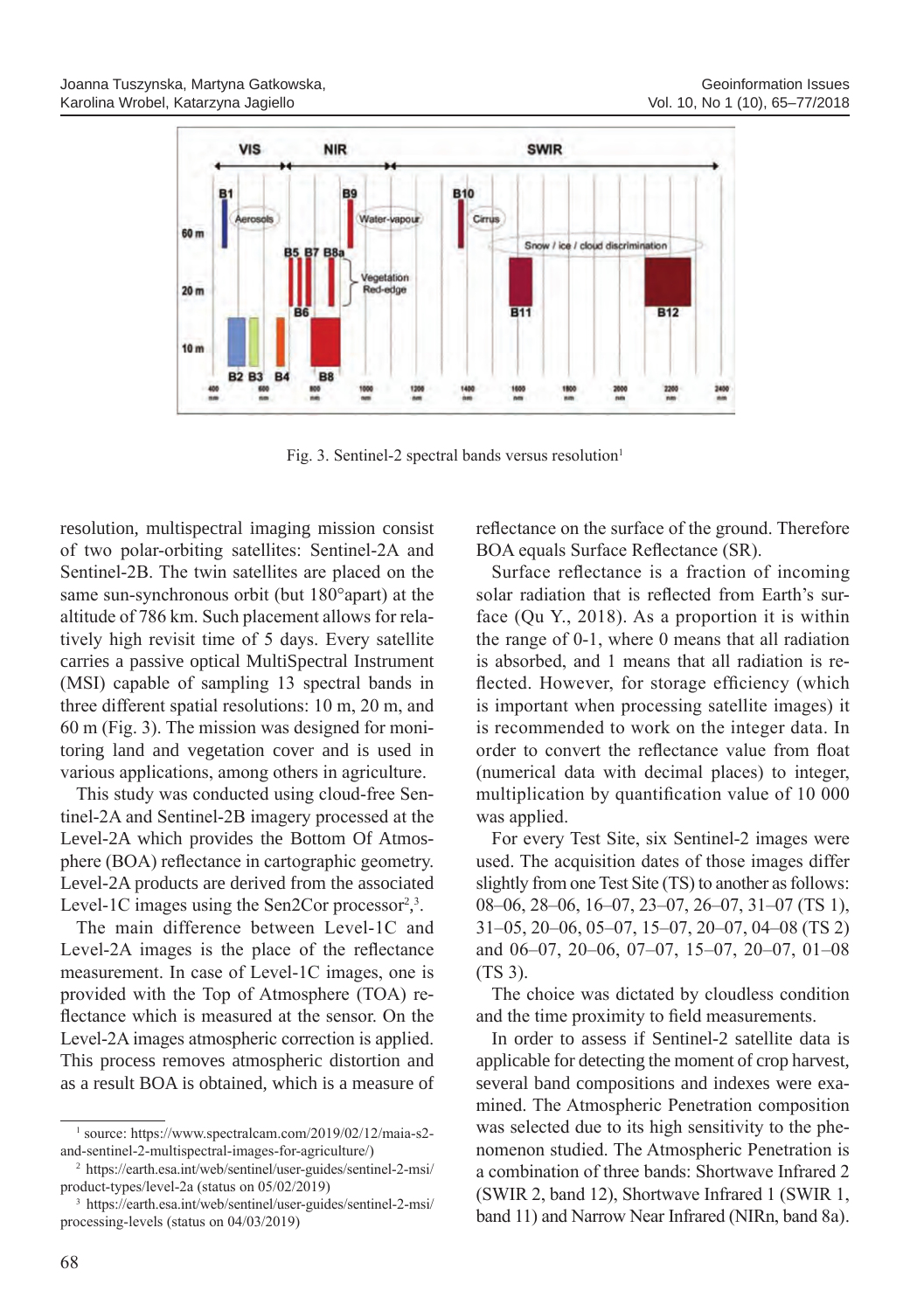In this band combination, the variety of reflectance between healthy, lush vegetation and sparse, dry vegetation is efficiently distinguished. This band combination is commonly used to define soil humidity and texture<sup>4</sup>.

Using pin points placed on the test fields polygons, a pixel-based analysis of the surface reflectance values of the Atmospheric Penetration composition' bands (SWIR 2, SWIR 1, NIRn) was conducted. Detailed examination revealed significant increase in SWIR 1 and SWIR 2 reflectance values after the event of harvest. No significant changes were observed in the reflectance values of the Narrow NIR band. Therefore in the further study only two SWIR bands were used.

### **3.3. Methods**

Consecutive surface reflectance analysis was conducted, this time based, not on single pixels, but on the polygons representing examined test fields.

In the QGIS software a Zonal statistics tool was used for calculating statistical mean of the surface reflectance in both SWIR bands.

created. 60 m spatial resolution bands were omitted due to insufficient spatial resolution.

Figure 4 presents the spectral reflectance curves for a barley field (AJ) located within Test Site 2.

According to the result of in-situ investigation, the examined field was harvested sometime between 22.06 and 05.07.2018.

On the Sentinel-2 image acquired shortly after the harvest (image taken on the 05.07.2018) a significant increase of reflectance in SWIR 1 and SWIR 2 bands was observed. The same pattern was observed for all analysed fields.

Based on the data obtained, three tables were created (Tables 1-3). Each table contains the following information: crop type, statistical mean of BOA reflectance in SWIR bands given for every test field for every Sentinel-2 image, and two columns with approximate period (date) of harvest based on: in-situ data (In-situ a.p.h.) and satellite data (S-2 a.p.h.).

To increase clarity of the data, the observed change of reflectance has been highlighted in colours: green – SR values before harvest, and red – after harvest.



Fig. 4. Surface reflectance in Sentinel-2 spectral bands for barley field

Since it was assumed that after the event of harvest the change of surface reflectance (SR) in at least one of the Sentinel-2 spectral bands will be observed, the SR curves for nine Sentinel-2 spectral bands (all of the 20 m spatial resolution bands plus Red, Green and Blue) for every test field were

<sup>4</sup> https://eos.com/atmospheric-penetration/ (status on 05/02/2019)

Additionally, a Normalized Difference Vegetation Index (NDVI = NIR – R / NIR + R) was derived for every test field and the statistical mean values were calculated. The two parameters: surface reflectance in SWIR bands and the NDVI coefficient, were compared. It was found that there is an inverse relationship between them. It is caused by the fact that the SWIR bands (1610 and 2190 nm) are strongly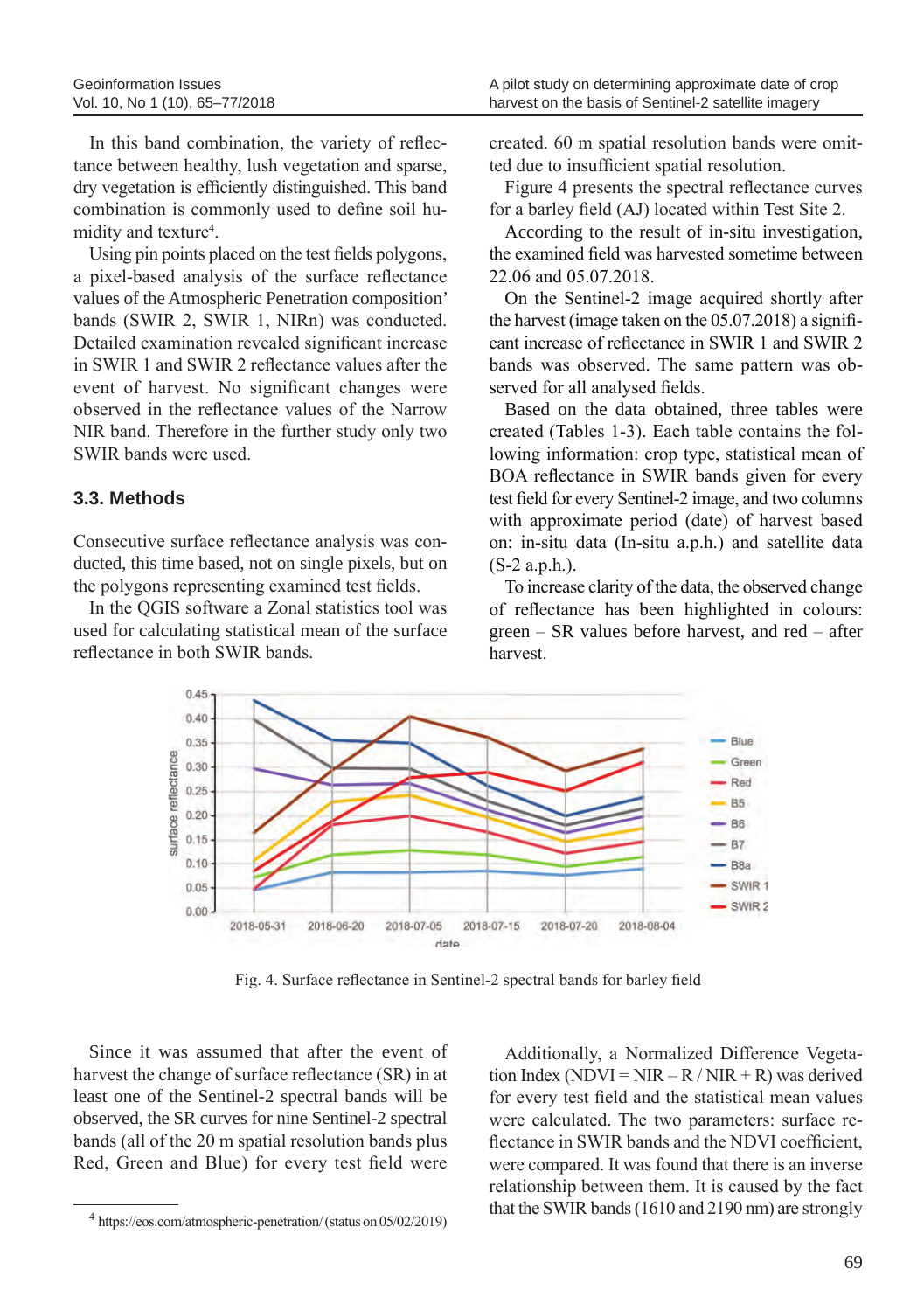| Table 1. Mean surface reflectance (integer) in bands SWIR 1 and SWIR 2 for Test Site 1. Values of reflectance factor |
|----------------------------------------------------------------------------------------------------------------------|
| in SWIR bands for the test fields just before and just after the harvest marked in green and faded red respectively. |
| Abbreviations: a.p.h. – approximate period of harvest; bef. – before; aft. – after, o.sth.p. – only southern part    |

|                    | Field          | S-2 band          | Date od S-2 imagery / mean BOA reflectance (integer) |       |       |       |       |       |                                | $S-2$        |
|--------------------|----------------|-------------------|------------------------------------------------------|-------|-------|-------|-------|-------|--------------------------------|--------------|
| Crop               |                |                   | 08/06                                                | 28/06 | 16/07 | 23/07 | 26/07 | 31/07 | In situ a.p.h.                 | a.p.h.       |
| Winter<br>rapeseed | D              | SWIR <sub>1</sub> | 1502                                                 | 1918  | 2046  | 3205  | 3114  | 3029  | aft.19/07                      | $16 - 23/07$ |
|                    |                | SWIR <sub>2</sub> | 802                                                  | 1145  | 1666  | 2439  | 2713  | 2833  |                                |              |
| Winter<br>rapeseed | E              | SWIR <sub>1</sub> | 1770                                                 | 2082  | 3045  | 3188  | 2777  | 3400  | at $15/07$                     | 28/06-16/07  |
|                    |                | SWIR <sub>2</sub> | 1006                                                 | 1290  | 2247  | 2880  | 2403  | 3218  |                                |              |
| Winter<br>rapeseed | $\mathbf{F}$   | SWIR <sub>1</sub> | 1688                                                 | 2050  | 2101  | 3157  | 2755  | 3053  | at $16/07$                     | 16-23/07     |
|                    |                | SWIR <sub>2</sub> | 946                                                  | 1241  | 1647  | 2802  | 2284  | 2848  |                                |              |
| Winter<br>barley   | $\overline{B}$ | SWIR <sub>1</sub> | 2119                                                 | 4365  | 3394  | 3864  | 3429  | 3257  | at $26/06$                     | 08-28/06     |
|                    |                | SWIR <sub>2</sub> | 1181                                                 | 2990  | 3363  | 3629  | 3157  | 2758  |                                |              |
| Winter<br>barley   | G              | SWIR <sub>1</sub> | 2151                                                 | 3788  | 3407  | 3873  | 3476  | 3309  | at $20/06$                     | 08-28/06     |
|                    |                | SWIR <sub>2</sub> | 1214                                                 | 2824  | 3355  | 3659  | 3217  | 2833  |                                |              |
| Winter<br>barley   | N              | SWIR <sub>1</sub> | 2383                                                 | 3970  | 3474  | 3740  | 3381  | 3423  | at $20/06$                     | $08 - 28/06$ |
|                    |                | SWIR <sub>2</sub> | 1371                                                 | 2609  | 3108  | 3650  | 3277  | 3144  |                                |              |
| Winter<br>wheat    | M              | SWIR <sub>1</sub> | 2301                                                 | 2794  | 2804  | 3719  | 3531  | 3318  | bef.19/07;<br>05/07 (o.sth.p.) | $16 - 23/07$ |
|                    |                | SWIR <sub>2</sub> | 1401                                                 | 1887  | 2360  | 3200  | 3069  | 2690  |                                |              |
| Winter<br>wheat    | S              | SWIR <sub>1</sub> | 2310                                                 | 2732  | 2208  | 2720  | 3157  | 3199  | aft. 19/07                     |              |
|                    |                | SWIR <sub>2</sub> | 1539                                                 | 2010  | 1864  | 2362  | 2793  | 2736  |                                | $23 - 26/07$ |

affected by water content in the vegetation. Diminishing amount of water gives higher values of reflectance in SWIR bands and lower values of NDVI.

Stand-alone NDVI coefficient, however, was proven to be not suitable for the determination of the approximate date of harvest. Since the crops drying up before harvest, the NDVI value decrease but there is no noticeable difference in NDVI values before and after harvest.

Based on the statistics obtained for crops reflectance in SWIR, the threshold values were set. This step was necessary for the purpose of creating raster layers which could visualise the phenomenon studied.

The QGIS (v.3.4.1-Madeira) with Semi-Automatic Classification Plugin (v.6.2.9-Greenbelt) was used.

Due to the fact that the calculated values were statistical means, the threshold had to be modified in order to avoid underestimation. However, the changes required attentive adjustment to not lead to overestimation. The best result was obtained by subtracting 200 from the mean BOA reflectance values (integer) so the thresholds were set to 2800 for SWIR 1 and 2000 for SWIR 2. Every pixel inside a test field holding value exceeding the threshold would be automatically classified as harvested.

In the Semi-Automatic Classification Plugin (SCP) a Band Calc function was used. New decision role was created: 'B11 > 2800; B12 > 2000'.

Pixels that fulfilled above decision rule where classified as 'harvested' and assigned the value of 1 and the rest of pixels were classified as 'not harvested' and assigned with the value of 0.

Next, the result layers were clipped to the extent of the Test Sites (in QGIS: Raster  $\rightarrow$  Extraction  $\rightarrow$ Clip Raster by Extent) and masked to the test fields boundaries (in QGIS: Raster  $\rightarrow$  Extraction  $\rightarrow$  Clip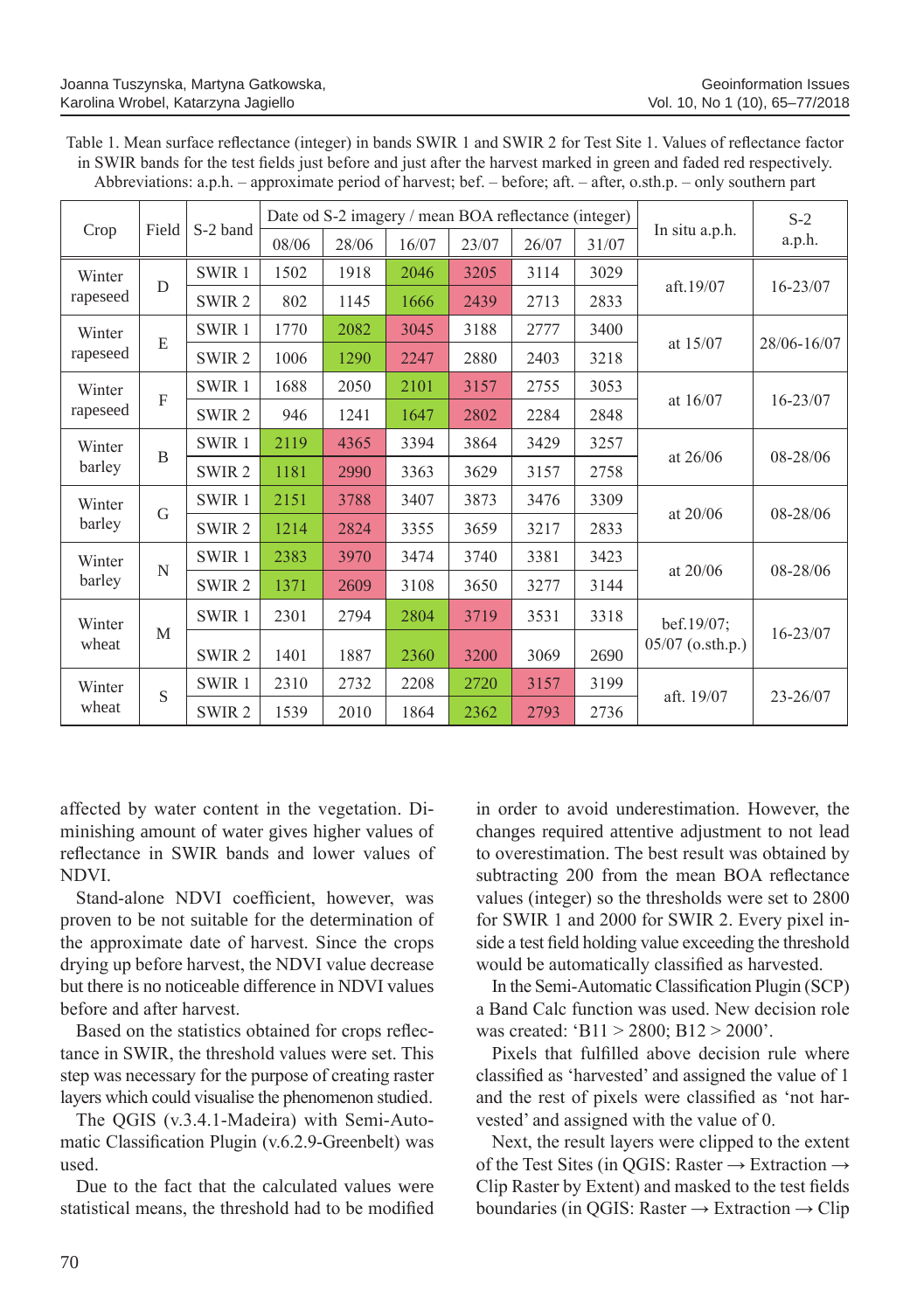Table 2. Mean surface reflectance (integer) in bands SWIR 1 and SWIR 2 for Test Site 2. Values of reflectance factor in SWIR bands for the test fields just before and just after the harvest marked in green and faded red respectively. Red gradient-fill applied to fields partially harvested. Abbreviations: a.p.h. – approximate period of harvest; bef. – before; aft. – after, o.p. – only partially

| Crop              | Field      | S-2 band          | Date of S-2 imagery / mean BOA reflectance (integer) |       |       |       |       |          | In-situ a.p.h.  | $S-2$                 |
|-------------------|------------|-------------------|------------------------------------------------------|-------|-------|-------|-------|----------|-----------------|-----------------------|
|                   |            |                   | 31/05                                                | 20/06 | 05/07 | 15/07 | 20/07 | 04/08    |                 | a.p.h.                |
| <b>NR</b><br>Rape | SWIR1      | 1310              | 1838                                                 | 3173  | 3711  | 2868  | 3614  | at 05/07 |                 |                       |
|                   |            | SWIR <sub>2</sub> | 717                                                  | 1057  | 2049  | 2992  | 2288  | 3450     |                 | 20/06-15/07           |
| <b>OR</b><br>Rape |            | SWIR1             | 1632                                                 | 2014  | 2694  | 3425  | 2581  | 2573     | $05 - 19/07$    | $05 - 15/07$          |
|                   |            | SWIR <sub>2</sub> | 972                                                  | 1263  | 1761  | 2683  | 2091  | 1700     |                 |                       |
|                   | PR         | SWIR1             | 1304                                                 | 1754  | 2995  | 3980  | 3021  | 2821     | $05 - 19/07$    | $05 - 15/07$          |
| Rape              |            | SWIR <sub>2</sub> | 693                                                  | 1026  | 1941  | 3173  | 2594  | 1973     |                 |                       |
| Rape              | RR         | SWIR1             | 1219                                                 | 1633  | 2773  | 3605  | 2749  | 2979     | $05 - 19/07$    | 05-15/07              |
|                   |            | SWIR <sub>2</sub> | 579                                                  | 867   | 1725  | 2875  | 2203  | 2756     |                 |                       |
|                   | <b>SR</b>  | SWIR 1            | 1616                                                 | 2056  | 2879  | 3502  | 2752  | 2841     | 05-19/07        | $05 - 15/07$          |
| Rape              |            | SWIR <sub>2</sub> | 971                                                  | 1241  | 1890  | 2798  | 2387  | 2097     |                 |                       |
|                   |            | SWIR1             | 1503                                                 | 2172  | 2944  | 3745  | 3194  | 3038     |                 | $05 - 15/07$          |
| Rape              | TR         | SWIR <sub>2</sub> | 796                                                  | 1292  | 1915  | 3063  | 2938  | 2265     | at $05/07$      |                       |
|                   | AJ         | SWIR1             | 1647                                                 | 2935  | 4047  | 3629  | 2929  | 3376     | bef. 05/07      | 20/06-05/07           |
| Barley            |            | SWIR <sub>2</sub> | 862                                                  | 1895  | 2793  | 2891  | 2506  | 3099     |                 |                       |
|                   | <b>BJ</b>  | SWIR1             | 1725                                                 | 3073  | 4107  | 3695  | 3083  | 3422     | bef. 05/07      | 20/06-05/07           |
| Barley            |            | SWIR <sub>2</sub> | 882                                                  | 1951  | 2843  | 2941  | 2635  | 3250     |                 |                       |
|                   | CJ         | SWIR 1            | 1796                                                 | 2582  | 3934  | 3390  | 2951  | 3380     | bef. 05/07      | 20/06-05/07           |
| <b>Barley</b>     |            | SWIR <sub>2</sub> | 1045                                                 | 1688  | 2720  | 2689  | 2361  | 2577     |                 |                       |
|                   |            | SWIR1             | 1861                                                 | 2223  | 2815  | 2320  | 2027  | 3464     | aft. 19/07      | 20/07-04/08           |
| <b>Barley</b>     | DJ         | SWIR <sub>2</sub> | 1124                                                 | 1475  | 1894  | 1717  | 1604  | 2958     |                 |                       |
|                   |            | SWIR1             | 1714                                                 | 2193  | 2853  | 2302  | 1963  | 3726     | aft. 19/07      | 20/07-04/08           |
| Wheat             | EP         | SWIR <sub>2</sub> | 880                                                  | 1311  | 1825  | 1766  | 1664  | 3287     |                 |                       |
|                   | <b>FP</b>  | SWIR1             | 1839                                                 | 2162  | 2607  | 2590  | 2295  | 2981     | 05-19/07 (o.p.) | 15/07-04/08<br>(o.p.) |
| Wheat             |            | SWIR <sub>2</sub> | 1145                                                 | 1420  | 1766  | 2081  | 1922  | 2718     |                 |                       |
|                   |            | SWIR 1            | 1787                                                 | 2389  | 2940  | 2449  | 2045  | 3522     |                 | 20/07-04/08           |
| Wheat             | ${\rm GP}$ | SWIR <sub>2</sub> | 918                                                  | 1437  | 1894  | 1881  | 1742  | 3125     | aft. 19/07      |                       |
| Wheat             | HP         | SWIR 1            | 1780                                                 | 2223  | 2723  | 2429  | 2213  | 3596     | aft. 19/07      | 20/07-04/08           |
|                   |            | SWIR <sub>2</sub> | 996                                                  | 1370  | 1800  | 1879  | 1898  | 3188     |                 |                       |
|                   | IP         | SWIR 1            | 1847                                                 | 2456  | 2869  | 2278  | 1950  | 3379     | aft. 19/07      | 20/07-04/08           |
| Wheat             |            | SWIR <sub>2</sub> | 1054                                                 | 1611  | 1948  | 1771  | 1668  | 3183     |                 |                       |
| Wheat             | $\rm{JP}$  | SWIR1             | 1834                                                 | 2092  | 2615  | 2190  | 1945  | 3400     | aft. 19/07      | 20/07-04/08           |
|                   |            | SWIR <sub>2</sub> | 1003                                                 | 1278  | 1752  | 1732  | 1673  | 2878     |                 |                       |
| Wheat             |            | SWIR1             | 1743                                                 | 2349  | 2882  | 2295  | 1938  | 3913     | aft. 19/07      | 20/07-04/08           |
|                   | <b>KP</b>  | SWIR <sub>2</sub> | 863                                                  | 1402  | 1823  | 1753  | 1675  | 3547     |                 |                       |
| Wheat             |            | SWIR 1            | 1950                                                 | 2402  | 2799  | 2915  | 2640  | 3669     | aft. 19/07      | 20/07-04/08           |
|                   | <b>LPP</b> | SWIR <sub>2</sub> | 1089                                                 | 1472  | 1778  | 2194  | 2183  | 3390     |                 |                       |
| Wheat             |            | SWIR 1            | 1777                                                 | 2149  | 2740  | 2291  | 1989  | 3505     | aft. 19/07      | 20/07-04/08           |
|                   | MPZ        | SWIR <sub>2</sub> | 933                                                  | 1287  | 1784  | 1755  | 1693  | 3310     |                 |                       |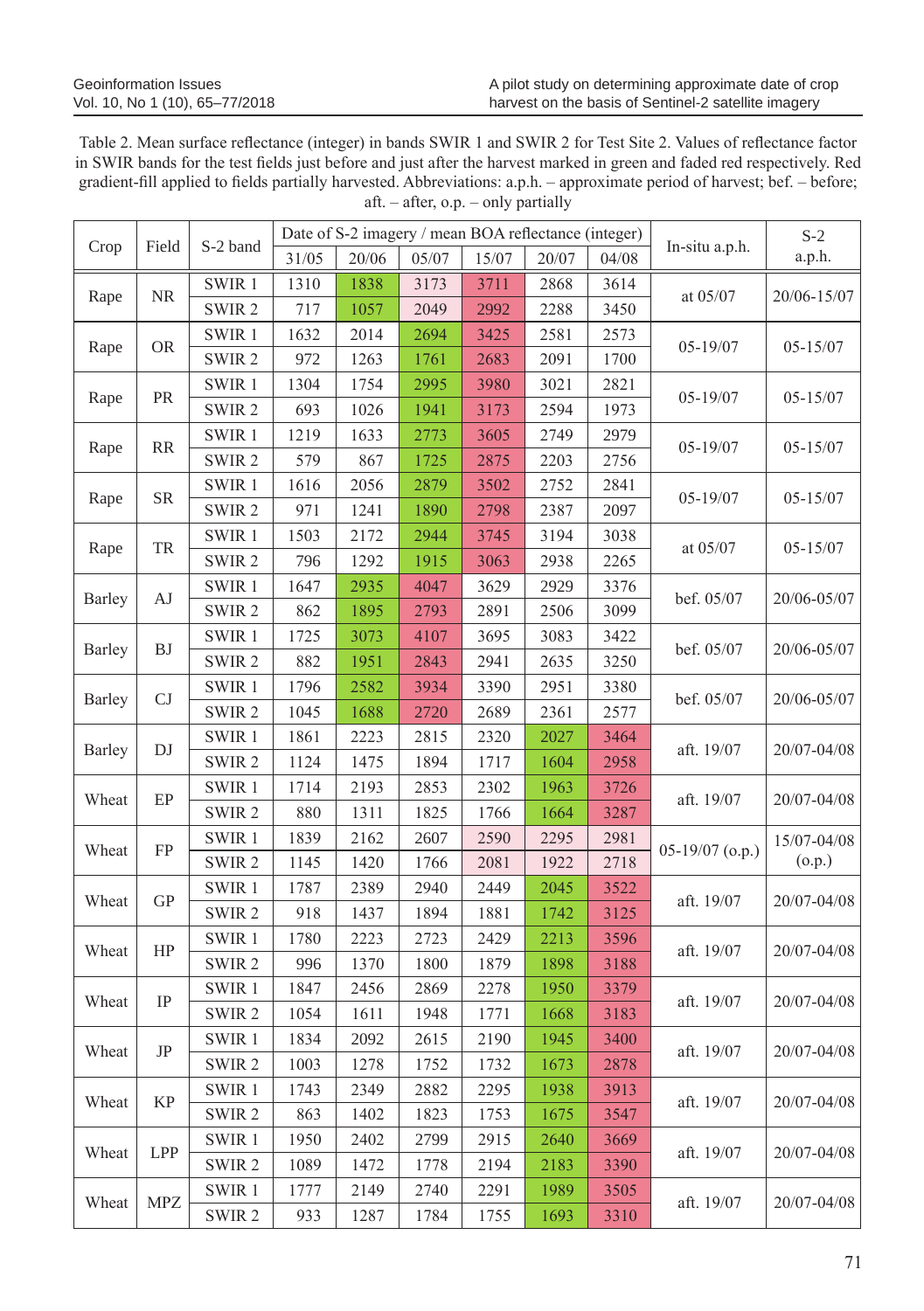| Table 3. Mean surface reflectance (integer) in bands SWIR 1 and SWIR 2 for Test Site 3. Values of reflectance factor     |
|--------------------------------------------------------------------------------------------------------------------------|
| in the SWIR bands for the test fields just before and just after the harvest marked in green and faded red respectively. |
| Abbreviations: a.p.h. – approximate period of harvest; bef. – before; aft. – after                                       |

| Crop     | Field          | S-2 band          | Date of S-2 imagery / mean BOA reflectance (integer) |       |       |       |       |       |                | $S-2$        |
|----------|----------------|-------------------|------------------------------------------------------|-------|-------|-------|-------|-------|----------------|--------------|
|          |                |                   | 07/06                                                | 20/06 | 07/07 | 15/07 | 20/07 | 01/08 | In-situ a.p.h. | a.p.h.       |
| Rapeseed |                | SWIR 1            | 1325                                                 | 1940  | 2787  | 3213  | 2632  | 3614  | $05 - 19/07$   | $07 - 15/07$ |
|          | 7R             | SWIR <sub>2</sub> | 732                                                  | 1150  | 1867  | 2547  | 2222  | 3083  |                |              |
| Rapeseed | 8R             | SWIR1             | 1156                                                 | 1741  | 3885  | 2807  | 2823  | 4041  | $05 - 19/07$   | $07 - 15/07$ |
|          |                | SWIR <sub>2</sub> | 564                                                  | 963   | 3478  | 2280  | 2445  | 3708  |                |              |
| Rapeseed | 9 <sub>R</sub> | SWIR <sub>1</sub> | 1300                                                 | 2646  | 2889  | 3457  | 2998  | 3533  | $05 - 19/07$   | $07 - 15/07$ |
|          |                | SWIR <sub>2</sub> | 708                                                  | 1982  | 1895  | 2646  | 2240  | 3193  |                |              |
| Rapeseed | 10R            | SWIR 1            | 1549                                                 | 2358  | 3109  | 3652  | 3597  | 3531  | $05 - 19/07$   | $07 - 15/07$ |
|          |                | SWIR <sub>2</sub> | 958                                                  | 1503  | 2087  | 2745  | 2793  | 3092  |                |              |
|          | 11R            | SWIR 1            | 1258                                                 | 1596  | 2689  | 3176  | 2909  | 3128  | $05 - 19/07$   | $07 - 15/07$ |
| Rapeseed |                | SWIR <sub>2</sub> | 640                                                  | 897   | 1701  | 2358  | 1991  | 2495  |                |              |
|          | 12R            | SWIR <sub>1</sub> | 1168                                                 | 1443  | 2606  | 3421  | 2937  | 3449  | $05 - 19/07$   | $07 - 15/07$ |
| Rapeseed |                | SWIR <sub>2</sub> | 601                                                  | 813   | 1699  | 2680  | 2669  | 2821  |                |              |
|          | 1J             | SWIR <sub>1</sub> | 2042                                                 | 2240  | 2455  | 1928  | 1758  | 3244  | 07-19 to 07-31 | 20/07-01/08  |
| Barley   |                | SWIR <sub>2</sub> | 1124                                                 | 1282  | 1609  | 1501  | 1492  | 3016  |                |              |
|          | 2J             | SWIR1             | 1452                                                 | 1832  | 2406  | 2053  | 2234  | 3734  | 07-19 to 07-31 | 20/07-01/08  |
| Barley   |                | SWIR <sub>2</sub> | 795                                                  | 1080  | 1535  | 1542  | 1822  | 2785  |                |              |
| Wheat    | 3P             | SWIR1             | 1790                                                 | 2074  | 2727  | 2132  | 2015  | 3304  | 07-19 to 07-31 | 20/07-01/08  |
|          |                | SWIR <sub>2</sub> | 955                                                  | 1252  | 1782  | 1533  | 1602  | 2868  |                |              |
|          | 4P             | SWIR <sub>1</sub> | 1786                                                 | 2142  | 2637  | 1979  | 2194  | 3966  | 07-19 to 07-31 | 20/07-01/08  |
| Wheat    |                | SWIR <sub>2</sub> | 1163                                                 | 1472  | 1882  | 1433  | 1745  | 2910  |                |              |
| Wheat    | 5P             | SWIR <sub>1</sub> | 2050                                                 | 2366  | 2676  | 2016  | 1885  | 3256  | 07-19 to 07-31 | 20/07-01/08  |
|          |                | SWIR <sub>2</sub> | 1359                                                 | 1605  | 1953  | 1494  | 1460  | 2560  |                |              |
| Winter   |                | SWIR <sub>1</sub> | 1634                                                 | 2563  | 2654  | 2143  | 2122  | 4071  |                | 20/07-01/08  |
| wheat    | 6PO            | SWIR <sub>2</sub> | 837                                                  | 1787  | 1721  | 1607  | 1733  | 3386  | 07-19 to 07-31 |              |

Raster by Mask Layer). In order to smooth the output, the sieving operation was conducted (SCP  $\rightarrow$ Postprocessing  $\rightarrow$  Classification sieve).

## **4. Results**

As a result, three maps, showing the approximate date of harvest within the three analysed Test Sites, were created (Fig. 5–7). Colours indicate the satellite-derived approximate date of harvest.

# **5. In-depth analysis**

Three winter rape fields (D, E, and F) were chosen for performing in-depth analysis. The relationship between surface reflectance in SWIR bands and the NDVI coefficient is presented on the chart below (Fig. 8). It can be noted that during analysed period reflectance values have been increasing whereas NDVI had a downward trend. Reaching the surface reflectance values above 0.30 (in SWIR 1) and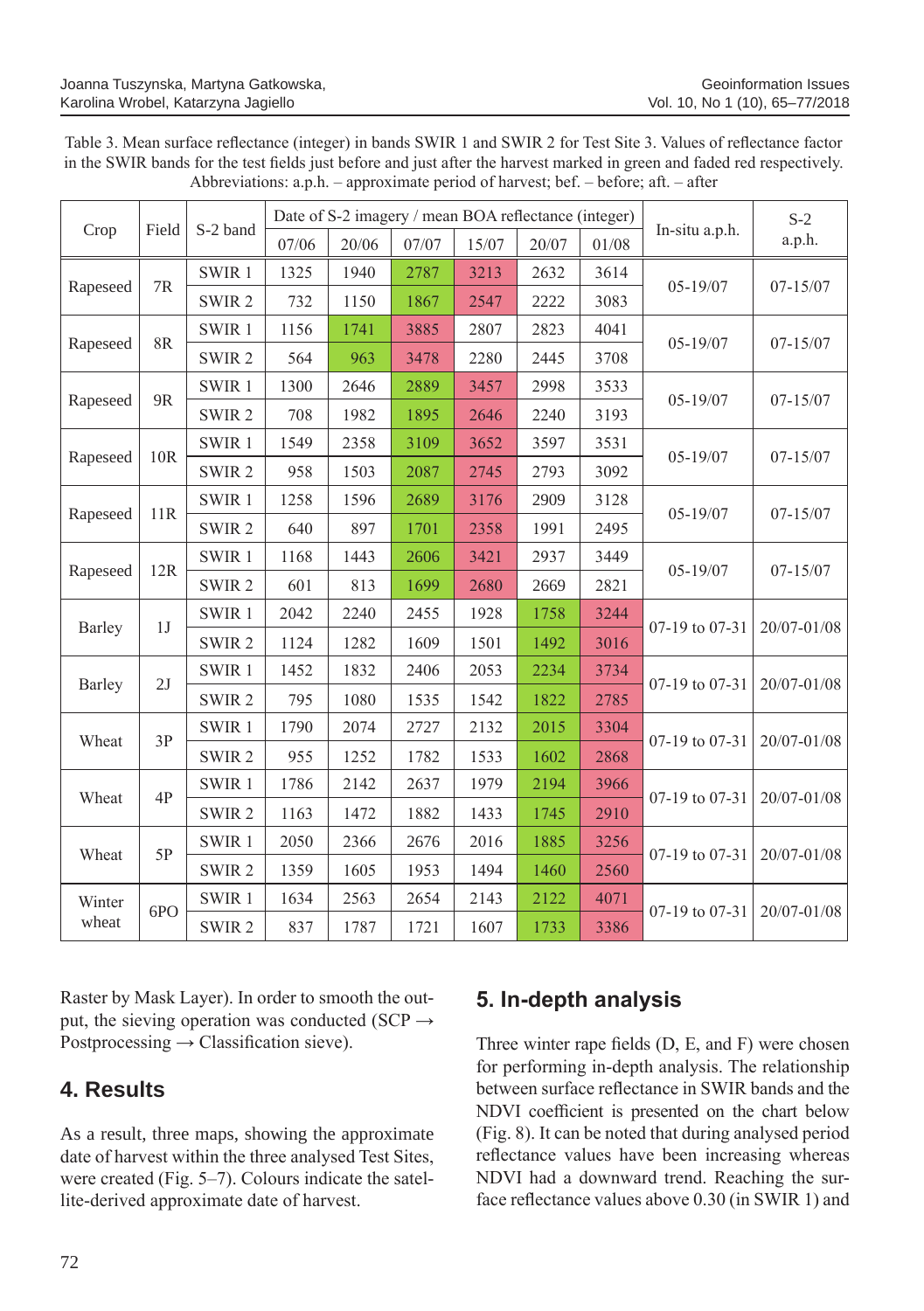

Fig. 5. The approximate date of harvest derived from Sentinel-2 imageries. Test Site 1



Fig. 6. The approximate date of harvest derived from Sentinel-2 imageries. Test Site 2. Abbreviations: btw – between, o.p. – only partially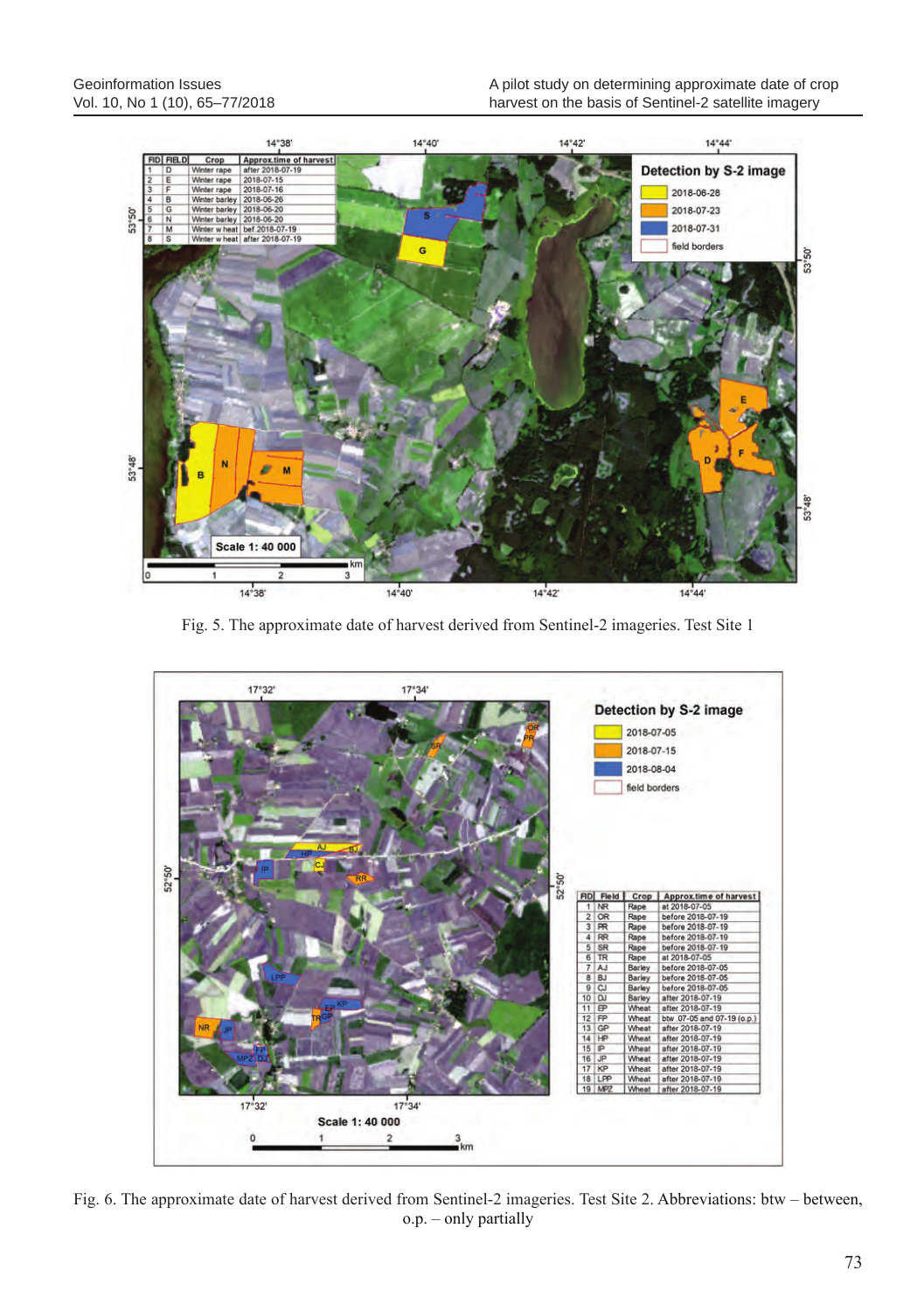

Fig. 7. The approximate date of harvest derived from Sentinel-2 imageries. Test Site 3

0.22 (in SWIR 2) indicates harvest. After the harvest, reflectance values remain at similar level while NDVI continues to fall.

This example also reveals the divergence of the reflectance in SWIR bands for crops harvested at a different time. The compiled fields: E, F, and D were harvested on 15 July, 16 July, and 19 July, respectively. It can be noted that in the case of field E the threshold values for harvested fields (SR in float values: SWIR  $1 > 0.30$  and SWIR  $2 > 0.22$ ) was reached on 16 July (which is the day after harvest), whereas for fields D and F, on the next available image, that is on 23 July. It is assumed that the Sentinel-2 satellite flew over Test Site 1 while field F was being harvested and for this reason, there is no sign of harvest detection for this field on the 2018-07-16 image.

For visualisation of the findings, the same winter rapeseed fields were presented on the time series mosaic in RGB, SWIR and NDVI images (Fig. 9). Images from the first date (28 June) shows the analysed fields before harvest while on the last date (31 July), after harvest. In the case of field E, the moment of harvest can be already noticed on the 16 July images. On the RGB image, field E is whiter than the other two, while on the SWIR image it takes on a yellowish colour. The NDVI image shows no clear distinction between the neighbouring fields. The RGB image from the next date, 23 July, presents all fields in uniformed shades. On the SWIR composite, field D, harvested on the 19 July looks yellowish while fields E and F, harvested earlier, become faded. The NDVI image presents a progressing decrease in the coefficient value. The last RGB and SWIR images presents all fields in uniformly bright shades while NDVI takes on very low values. This illustrates dry conditions which characterise the fields at this time.



Fig. 8. The relationship between surface reflectance in SWIR bands and the NDVI coefficient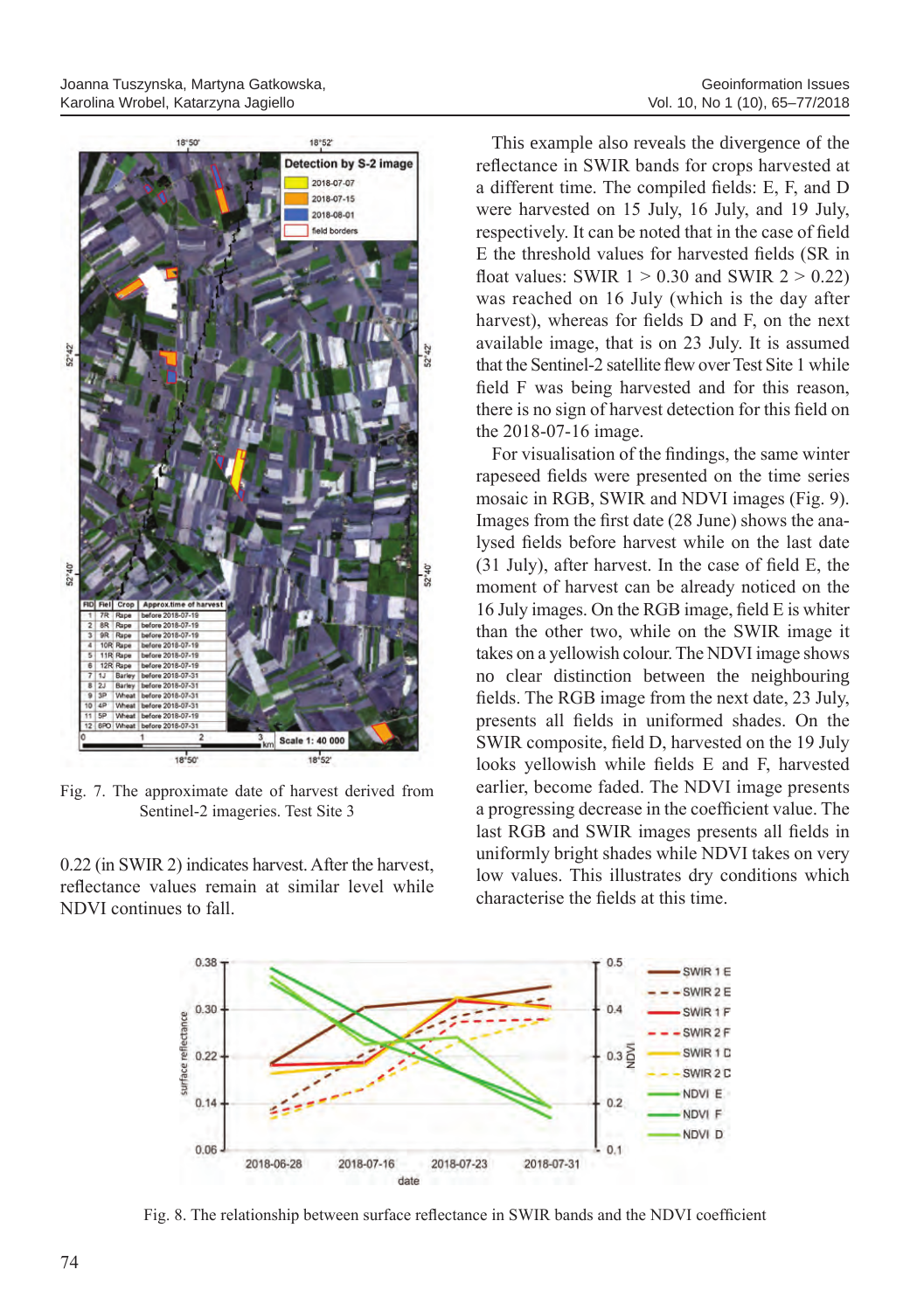Geoinformation Issues Vol. 10, No 1 (10), 65–77/2018



Fig. 9. Analysed rapeseed fields: D, E and F presented on colour maps. A – RGB; B – reflectance in SWIR (R=SWIR 1;  $G=SWIR$  2);  $C-NDVI$  (colour palette red to green)

## **6. Discussion**

The review of scientific papers has not delivered the ultimate answer to the question why the reflection of crops after harvest in short-wave infrared (SWIR) part of spectrum is growing significantly. As it was mentioned, not enough attention was given to studies on SWIR applicability for plants characteristic. The simplest explanation would be that the change in SWIR reflectance is caused by change of water content in crops, due to their cut and partial removal. The other explanation considered is the sudden change of crops biomass and texture which is being registered by satellite. Further researches are needed to answer this question more accurately.

As it was also indicated, the proposed pilot study aimed at assessing the applicability of Sentinel-2 satellite data for approximate harvest date detection. Since the pilot study is considered to be successful and the results are satisfactory, it is expected that this approach would be further investigated and in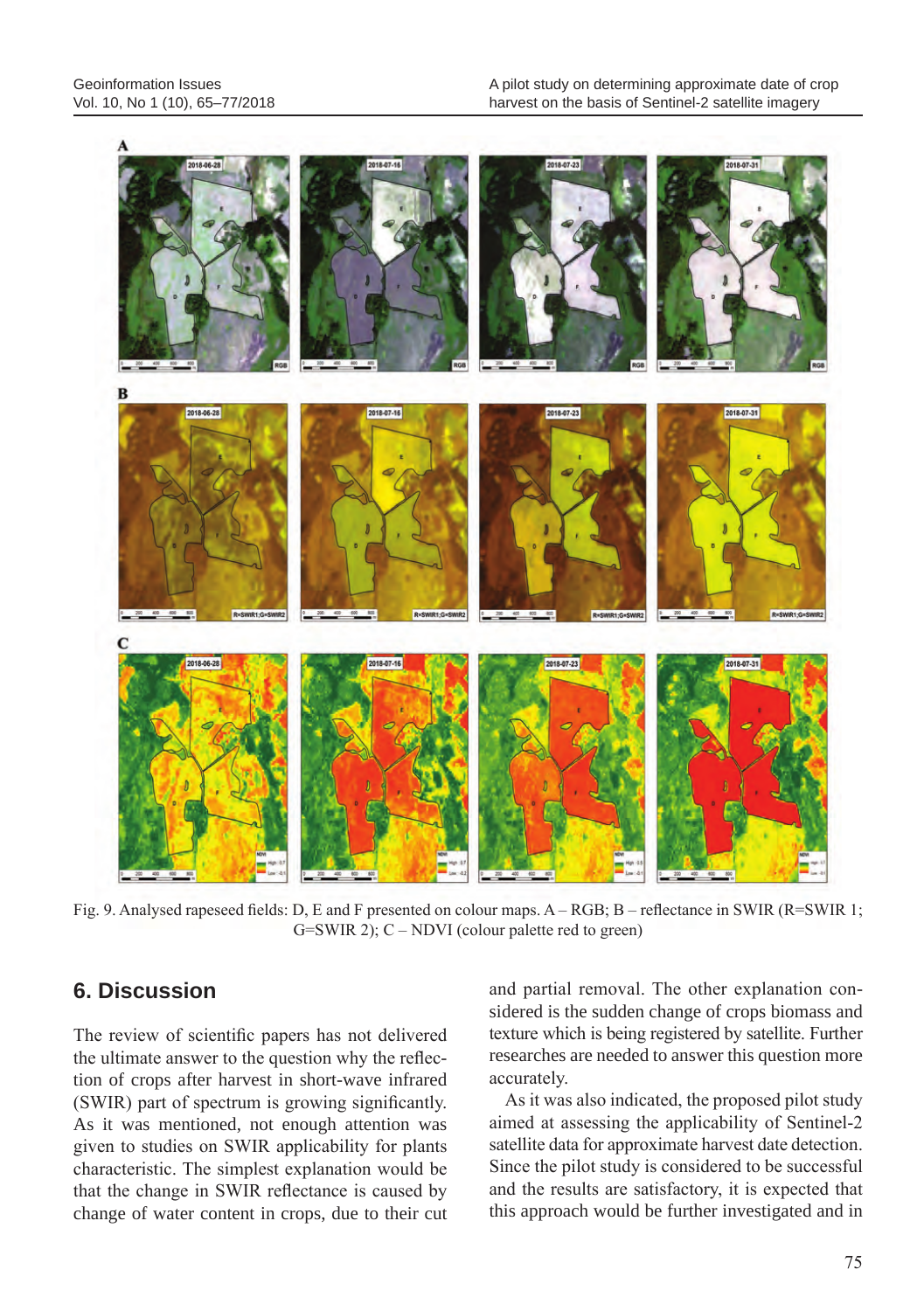the future it would become operational. In order to automatize the proposed method, the thresholds of spectral reflectance in SWIR must be indicated. Within the study, slight differences in the reflectance values for every crop variety were revealed. In the case of rapeseed fields the SWIR SR threshold, indicating the harvest, was the lowest SR (3000 in SWIR 1 and 2200 in SWIR 2), and for wheat the highest SR (3100 in SWIR 1 and 2500 in SWIR 2). It is necessary to validate the above proposed thresholds with a robust amount of data of high accuracy, preferably acquired from insurance company. Moreover, in order to achieve operability of this method, there is a need for analysis for other crops of high importance for insurance companies in Poland.

# **7. Conclusions**

The presented research proves the applicability of Sentinel-2 satellite data for detecting the approximate date of harvest of the following crops: wheat, barley and rapeseed along with their winter varieties. The possibility to use SWIR bands with high repetition provides a tool for the recognition of the date of harvest.

There are two drawbacks resulting from application of optical data: issues with obtaining cloudless images – insufficient frequency of images, which impact the estimated length of the period in which harvest was performed (the approximate period of harvest) as well as the spatial resolution of SWIR bands (20 m) which limits the number of fields which can be investigated with this method (over 100 m in width wherein 70 m is acceptable).

It shall be underlined that in order to prove repeatability of obtained results and to obtain a fully operable method, more in situ data should be collected and this study should be carried on over a longer time period. Additionally, it is recommended that optical images will be used in conjunction with radar imagery as they contain complementary information. Moreover, the synergic use of optical data with radar data is considered to be feasible for this purpose.

Finally, the proposed method has a high potential for use by insurance companies for investigating the date of crops harvest at the level of the individual field as well as for institutions supervising agriculture production for assessing the area of crops harvested at a regional and national level.

### **Acknowledgments**

The research was performed within the Demonstration Project ASAP "Advanced Sustainable Agricultural Production", co-financed by European Space Agency under ESA Business Applications Programme. The Institute of Geodesy and Cartography is the Leader of the Consortium developing the project, which has been finalized on 5 November 2018.

### **References**

- Atzberger C., (2013): *Advances in Remote Sensing of Agriculture: Context Description, Existing Operational Monitoring Systems and Major Information Needs*, Remote Sensing, 5, pp. 949–981.
- Bégué A., Arvor D., Bellon B., Betbeder J., Abelleyra D., Ferraz R., Lebourgeois V., Lelong C., Simões M., Verón S.R., (2018): *Remote Sensing and Cropping Practices: A Review*, Remote Sensing, 10(1), 99, pp: 1–32, https://doi.org/10.3390/ rs10010099
- Daughtry C.S.T., Hunt E.R., Doraiswamy Jr. P.C., McMurtrey III J.E., (2005): *Remote Sensing the Spatial Distribution of Crop Residues,* Agronomy Journal, 97, pp. 864–871.
- Gates D.M., Keegan H.J., Schleter J.C., Weidner R., (1965): *Spectral Properties of Plants*, Applied Optics, Vol. 4, No 1, pp: 11–20.
- Kim D.M., Zhang H., Zhou H., Du T., Wu Q., Mockler T.C., Berezin M.Y., (2015): *Highly sensitive image-derived indices of water-stressed plants using hyperspectral imaging in SWIR and histogram analysis*, Scientific Reports, Vol. 5.
- Mulla D.J., (2013): *Twenty five years of remote sensing in precision agriculture: Key advances and remaining knowledge gaps*, Biosystem Engineering, 114, pp. 358–371, DOI: 10.1016/j. biosystemseng.2012.08.009
- Penuelas J., (1998) *Visible and near-infrared reflectance techniques for diagnosing plant physiological status*, Trends in Plant Science, Elsevier Science Ltd.
- Qu Y., (2018): *Sea Surface Albedo*, Comprehensive Remote Sensing, Vol. 5, pp. 163–185.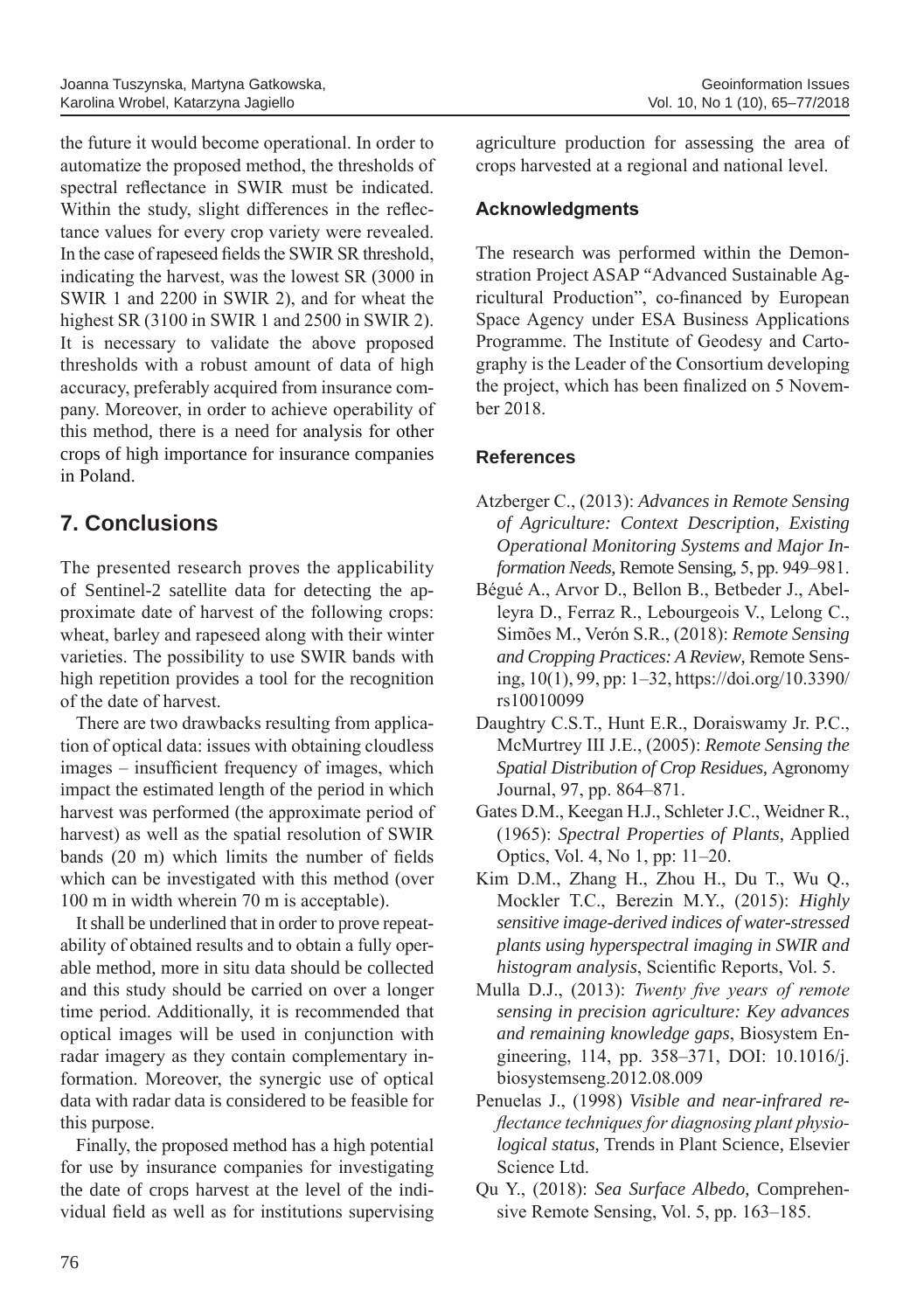- Veloso A., Mermoz S., Bouvet A., Le Toan T., Planells M., Dejoux J.-F., Ceschia E., (2017): *Understanding the temporal behavior of crops using Sentinel-1 and Sentinel-2-like data for agricultural applications*, Remote Sensing of Environment, 199(2017), pp: 415–426.
- Zheng B., Campbell J.B., Serbin G., Galbraith J.M., (2014): *Remote sensing of crop residue and tillage*

*practices: Present capabilities and future prospects,* Soil & Tillage Research, 138(2014), pp. 26–34.

Zwiggelaar R., (1998): *A review of spectral properties of plants and their potential use for crop/weed discrimination in row-crops*, Crop Protection, Vol. 17, No 3, pp. 189–206.

# **Badanie pilotażowe prezentujące możliwości określenia przybliżonej daty zbiorów na podstawie zdjęć satelitarnych Sentinel-2**

Joanna Tuszyńska

Instytut Geodezji i Kartografii, ul. Modzelewskiego 27, PL 02-679 Warszawa Tel.: +48 22 3291994, Fax: +48 22 3291950, E-mail: joanna.tuszynska@igik.edu.pl ORCID: https://orcid.org/0000-0002-9219-0539

Martyna Gatkowska

Uniwersytet Warszawski, Wydział Geografii i Studiów Regionalnych, ul. Krakowskie Przedmieście 30, 00-927 Warszawa, E-mail: gatkowskamartyna@gmail.com ORCID: https://orcid.org/0000-0001-6140-5309

Karolina Wróbel Instytut Geodezji i Kartografii, ul. Modzelewskiego 27, PL 02-679 Warszawa Tel.: +48 22 3291976, Fax: +48 22 3291950, E-mail: karolina.wrobel@igik.edu.pl ORCID: https://orcid.org/0000-0001-7365-6631

### Katarzyna Jagiełło

Uniwersytet Warszawski, Wydział Prawa i Administracji, ul. Krakowskie Przedmieście 26/28, 00-927, Warszawa E-mail: katarzyna.jagiello@igik.edu.pl ORCID: https://orcid.org/ 0000-0003-2110-9403

**Streszczenie:** W artykule zaprezentowano badanie pilotażowe, którego celem było określenie, czy dane optyczne Sentinel-2 mogą być zastosowane do określenia przybliżonej daty zbiorów upraw. Przedstawiono zgromadzone dane in-situ oraz analizę współczynnika odbiciowości roślin w wybranych pasmach spektralnych w okresie przed i po zbiorach. Stwierdzono zależność między współczynnikiem odbiciowości w pasmach podczerwieni krótkofalowej (SWIR) a statusem upraw. Wyniki omówiono. Wskazano na potrzebę przeprowadzenia poszerzonych badań w omawianym zakresie.

**Słowa kluczowe**: żniwa, SWIR, NDVI, Sentinel-2, rolnictwo precyzyjne, ubezpieczenie, poplon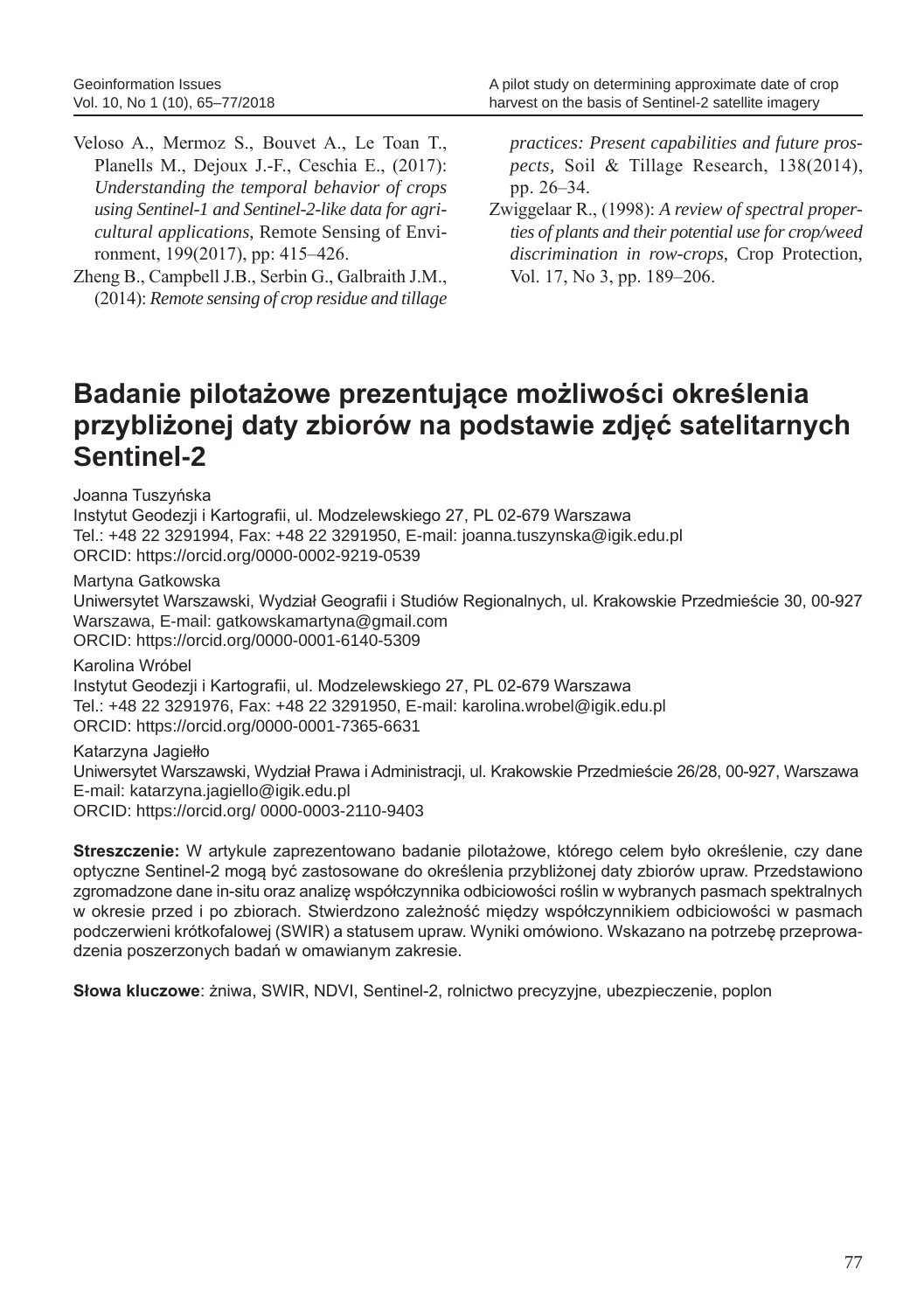# **INSTRUCTIONS TO AUTHORS**

### **GEOINFORMATION ISSUES (Problemy Geoinfor-**

**macji)** is a journal issued 1-2 times a year, publishing peer-reviewed articles covering theoretical, experimental or applicable problems of geodesy, surveying engineering, photogrammetry, cartography, GIS and remote sensing.

### **Legal requirements**

The author(s) guarantee(s) that the manuscript will not be published elsewhere in any language without the consent of the copyright owners, that the rights of the third parties will not be violated, and that the publisher will not held legally responsible should there be any claims for compensation.

Authors wishing to include figures or text passages that have already been published elsewhere are required to obtain permission from the copyright owner(s) and to include evidence that such permission has been granted when submitting their papers. Any material received without such evidence will be assumed to originate from the authors.

### **Manuscript submission**

Submission of the manuscript implies that the work has not been published before (except in form of an abstract or as a part of a published lecture, review or thesis); that it is not under consideration for publication elsewhere; that its publication has been approved by all co-authors, if any, as well as by the responsible authorities at the institution where the work was carried out.

Manuscripts should be submitted in English in electronic form to the Editor-in-Chief of GEOINFORMATION ISSUES, 27 Modzelewskiego St., 02-679 Warsaw, Poland, tel:+48 22 3291904, fax:+48 22 3291950, e-mail: geoinfo@igik.edu.pl. Please be sure to include your e-mail address and your fax as well as phone number. The manuscripts and figures will not be returned, unless specifically requested by the authors.

In case the manuscript has more than one author its submission should include the list specifying contribution of each author to the manuscript with indicating who is the author of the concept, assumptions, research methodology, data processing. Major responsibility is of the author submitting the manuscript.

The Editor will counteract in GEOINFORMATION ISSUES against *Ghostwriting*, i.e. when someone

substantially contributed to the preparation of the manuscript but has neither been included to the list of authors nor his role is mentioned in the acknowledgements as well as *Ghost authorship*, i.e. when the author/co-author did not contribute to the manuscript or his contribution is negligible. Any detected case of *Ghostwriting* and *Ghost authorship* will be exposed and the appropriate subjects, i.e. employers, scientific organisations, associations of editors etc, will be informed.

### **Electronic submission of a manuscript**

### Layout guidelines:

- use a normal, plain Times Roman font for text, italics for textual emphasis, bold for mathematical vectors,
- use the table functions of your word processing program, not spreadsheets, to make tables,
- use the equation editor of your word processing program for equations,
- place all figures with figure legends and tables with table legends in the manuscript,
- submit also all figures as separate files.

### Data format:

Save your manuscript in RTF or DOC Microsoft Word for Windows format.

### Illustrations:

Figures should be provided in the vector graphics. The preferred figure format is CDR (Corel Draw), XLS (Microsoft Excel), EPS. Exceptionally JPG or TIF (specifically for halftone illustrations) formats will be accepted. The filename should include the figure number. Figure legends should be included in the text and not in the figure file. Scanned line drawings should be digitised with a minimum resolution of 800 dpi relative to the final figure size. For digital halftones, 300 dpi is usually sufficient. Non-standard fonts used in the vector graphics must be included. Please do not draw with hairlines. The minimum line width is 0.2 mm (0.567 pt) relative to the final size.

### Delivery of a manuscript:

Please send your manuscript, preferably a zip file (text and illustrations in separate files, unencoded) either by e-mail or on a CD ROM. Please always supply the following information with your data: operating system, word processing program, drawing program, image processing program, compression program. The file name should be memorable (e.g. author name), have no more than 8 characters, and include no accents or special symbols.